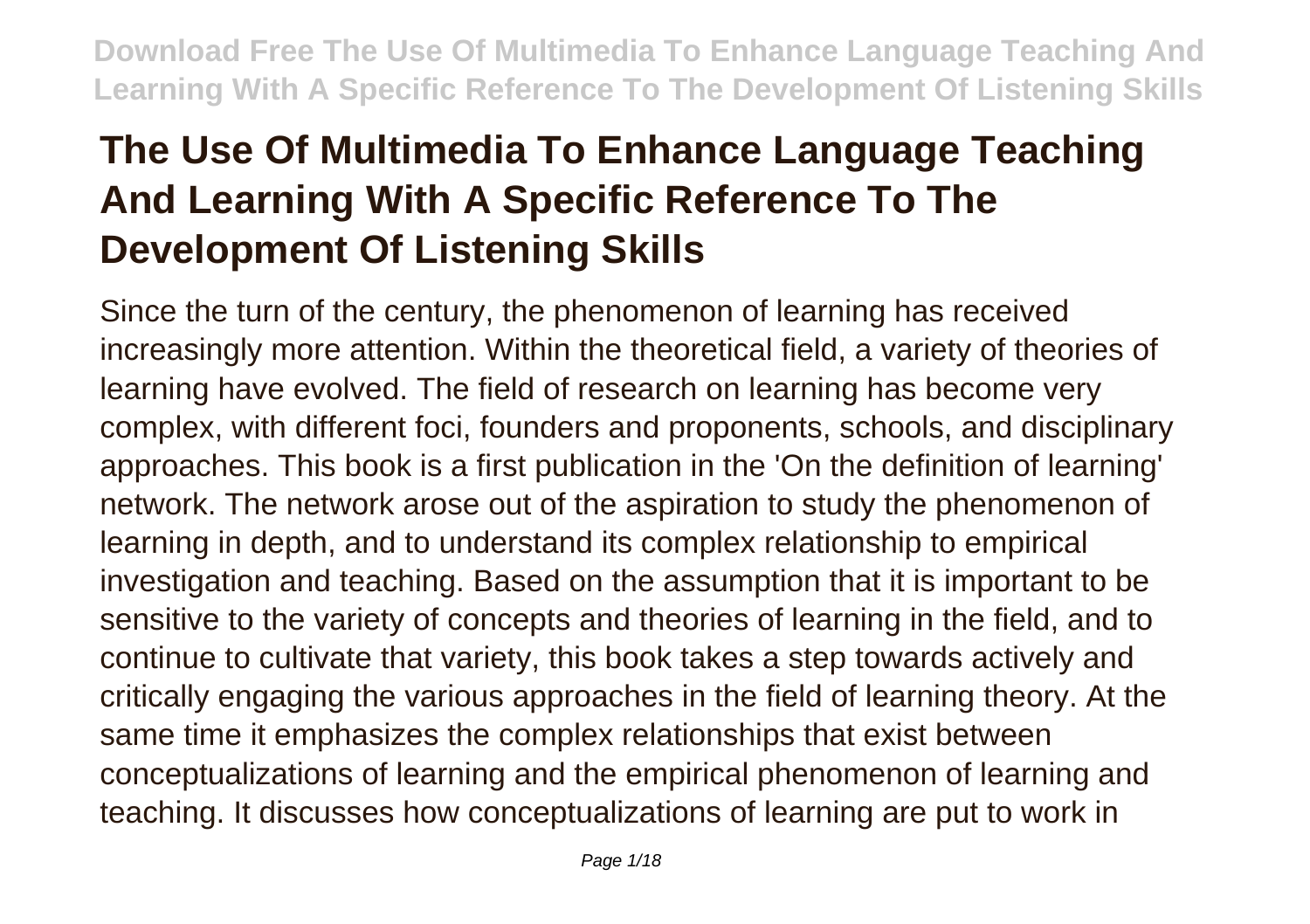educational contexts, and how the normative aspects of learning in relation to discussions of what is considered worth learning influence the formative processes of human development. [Subject: Education, Education Theory] This text gives preservice and inservice educators the opportunity to learn a process for planning and coaching multimedia projects. It is intended for readers to learn to help their students create multimedia projects to master academic subjects and focus on active, authentic learning experiences. It includes theory and practice of selecting and modifying projects and assessing students' results. It balances discussions of technologies with discussions of the pedagogical reasons for using technologies; is project based, featuring six projects; and is broad-based in terms of grade levels and content areas covered. The prerequisite for use of this text is some experience using either Macintosh or IBMcompatible computers.

In recent years, multimedia learning, or learning from words and images, has developed into a coherent discipline with a significant research base. The Cambridge Handbook of Multimedia Learning is unique in offering a comprehensive, up-to-date analysis of research and theory in the field, with a focus on computer-based learning. Since the first edition appeared in 2005, it has shaped the field and become the primary reference work for multimedia learning.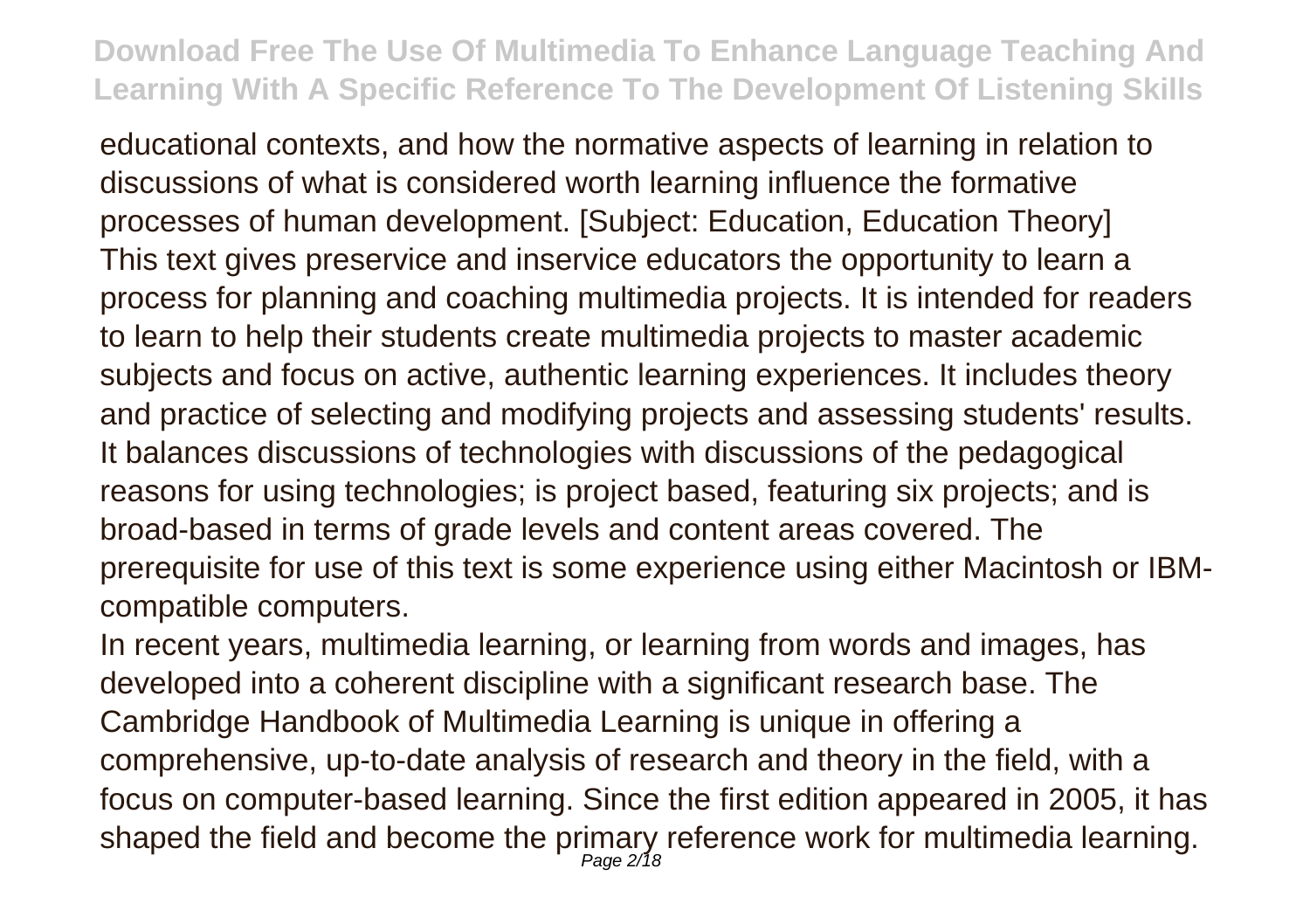Multimedia environments, including online presentations, e-courses, interactive lessons, simulation games, slideshows, and even textbooks, play a crucial role in education. This revised second edition incorporates the latest developments in multimedia learning and contains new chapters on topics such as drawing, video, feedback, working memory, learner control, and intelligent tutoring systems. It examines research-based principles to determine the most effective methods of multimedia instruction and considers research findings in the context of cognitive theory to explain how these methods work.

Multimedia authoring offers a motivating and imaginative approach to subject matter where students can develop skills in group work and problem solving. This teachers guide explores the process of students authoring multimedia presentations on computer using images, text, sound, animation and video, as an integrated part of their curriculum work. It offers a theoretical basis, detailed practical advice and many classroom examples. Each chapter covers a different aspect of multimedia authoring including: \* planning multimedia into the curriculum \* case studies and examples of student multimedia presentations \* classroom management of the project \* assessment and evaluation \* choosing software and resources. This book encourages teachers to be imaginative about their subject and gives an important strategy for student motivation. It comes with Page 3/18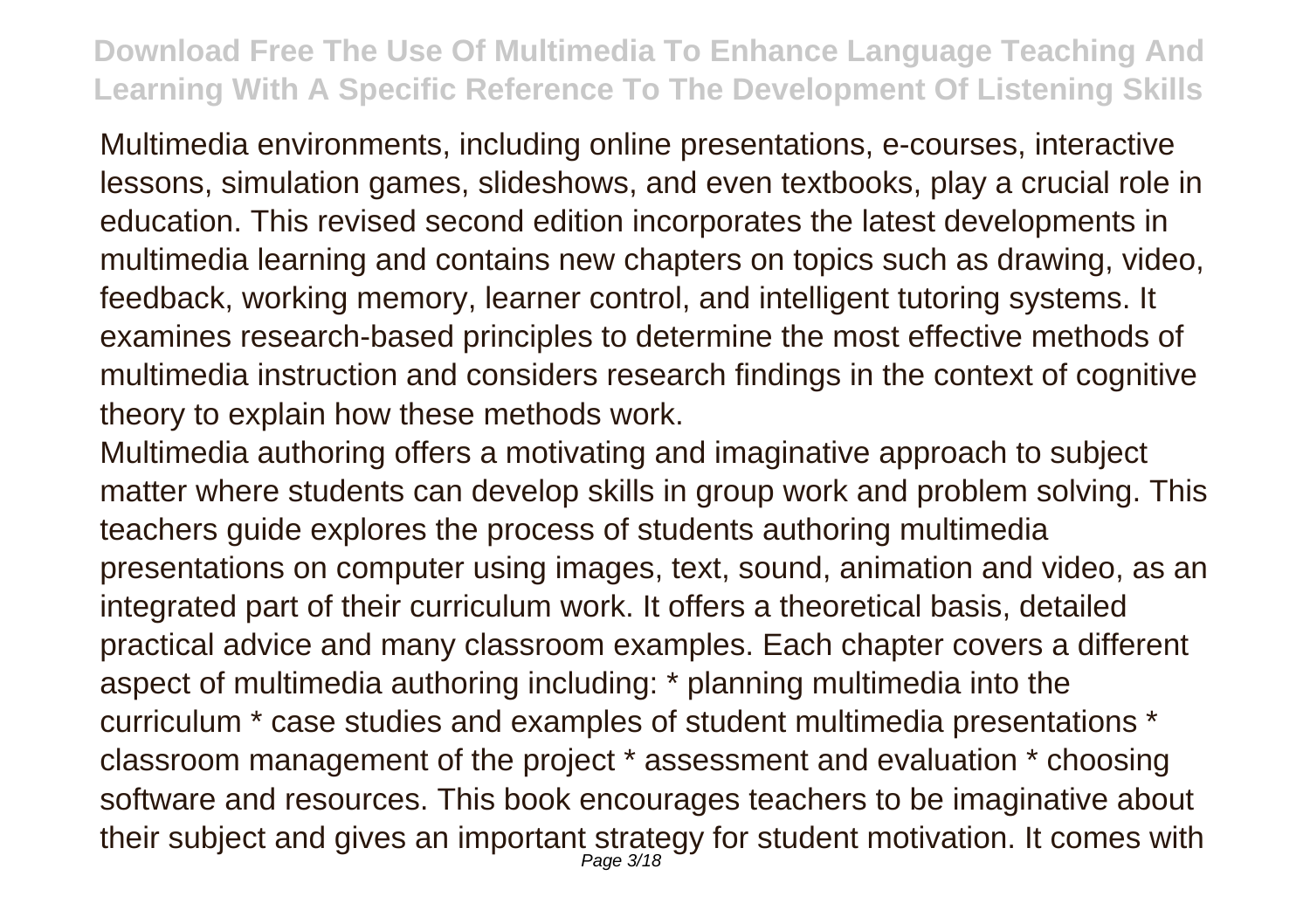a CD-ROM which can be used in the classroom as an introduction to multimedia work. Essential reading for all primary and secondary teachers.

Multimedia is the common name for media that combine more than one type of individual medium to create a single unit. Interactive media are the means of communication in which the outputs depend on the inputs made by the user. This book contains 11 chapters that are divided into two sections: Interactive Multimedia and Education and Interactive Multimedia and Medicine. The authors of the chapters deal with different topics within these disciplines, such as the importance of cloud storage, development of play tools for children, use of gaming on multimedia devices designed for the elderly, development of a reading, writing, and spelling program based on Luria's theories, as well as development of mobile applications called BloodHero dedicated to the increase in blood donors, etc.

Multimedia technology combines text, still images, video, audio and other forms of computer data to form a composite information object that can be manipulated and used to convey information in a useful, educational, entertaining, realistic, or more easily understood manner. Multimedia technology has been shown to improve effectiveness and reduce cost, particularly in training applications. Surveys of interactive videodisc instruction in military training settings found Page 4/18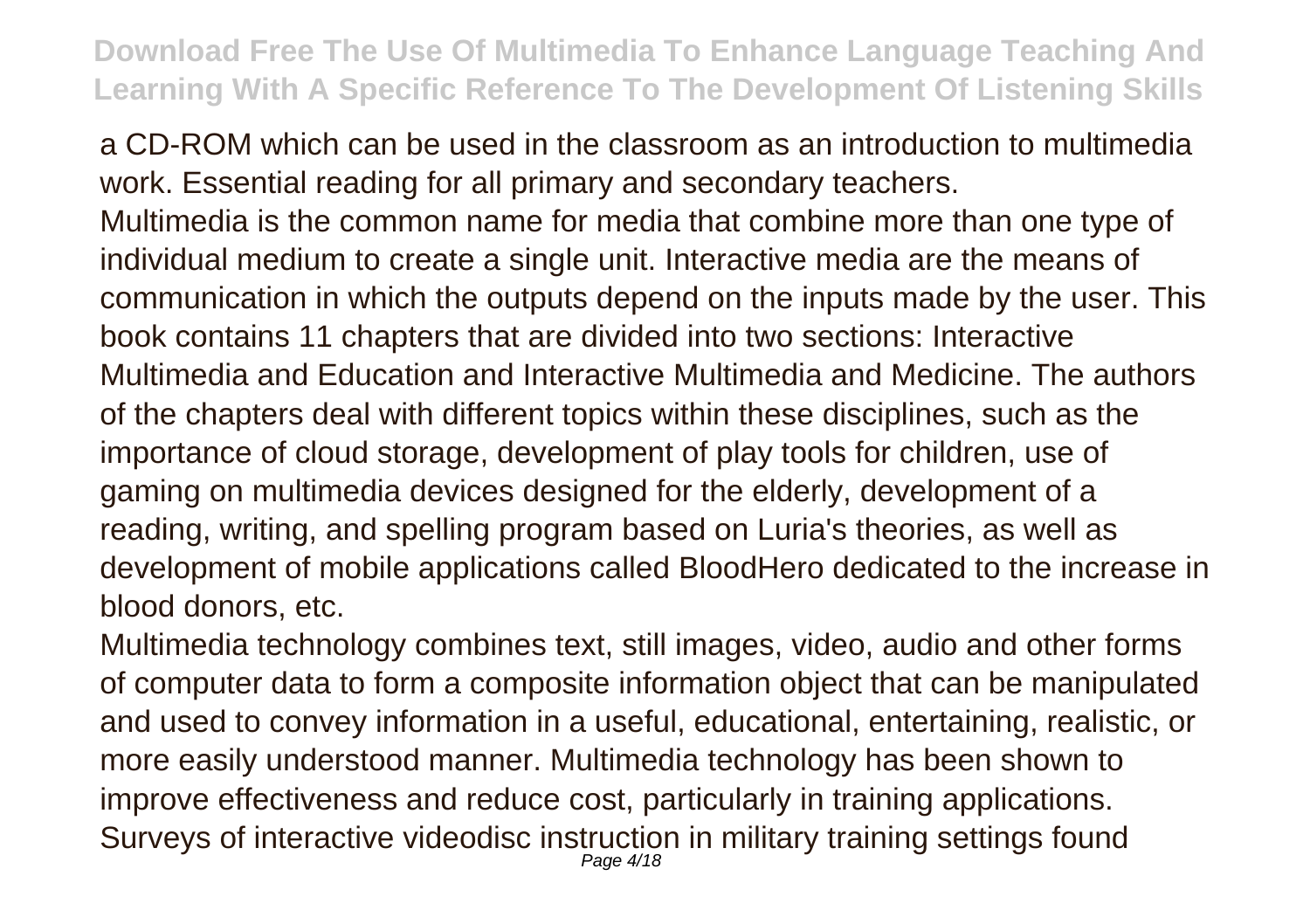increases in the number of the students reaching mastery and lower costs. The intent of the study was to understand how the use of multimedia in DoD depends upon the portability and interoperability of hardware, software, and data products. There was no intent to determine the extent of multimedia technology penetration in DoD, nor to produce validated requirements. The first question that needed to be answered was whether there was, in fact, any need for standards in this area at present. The scope of the study included command and control (C2), intelligence, and all mission support areas. It also included weapon systems, sensors, medical and other laboratory equipment, simulators, and automated information systems. A survey of selected DoD multimedia producers, consumers, and policy makers was undertaken to identify how multimedia technology is being used or anticipated for use and to identify the roles of portability and interoperability in those uses. In parallel with the survey, the activities of vendors and standards organizations were monitored to gain a better understanding of marketplace directions and trends in the development and use of standards.

Addressed to K-12 teachers, discusses enhancing student achievement through project-based learning with multimedia and offers principles and guidelines to insure that multimedia projects address curriculum standards.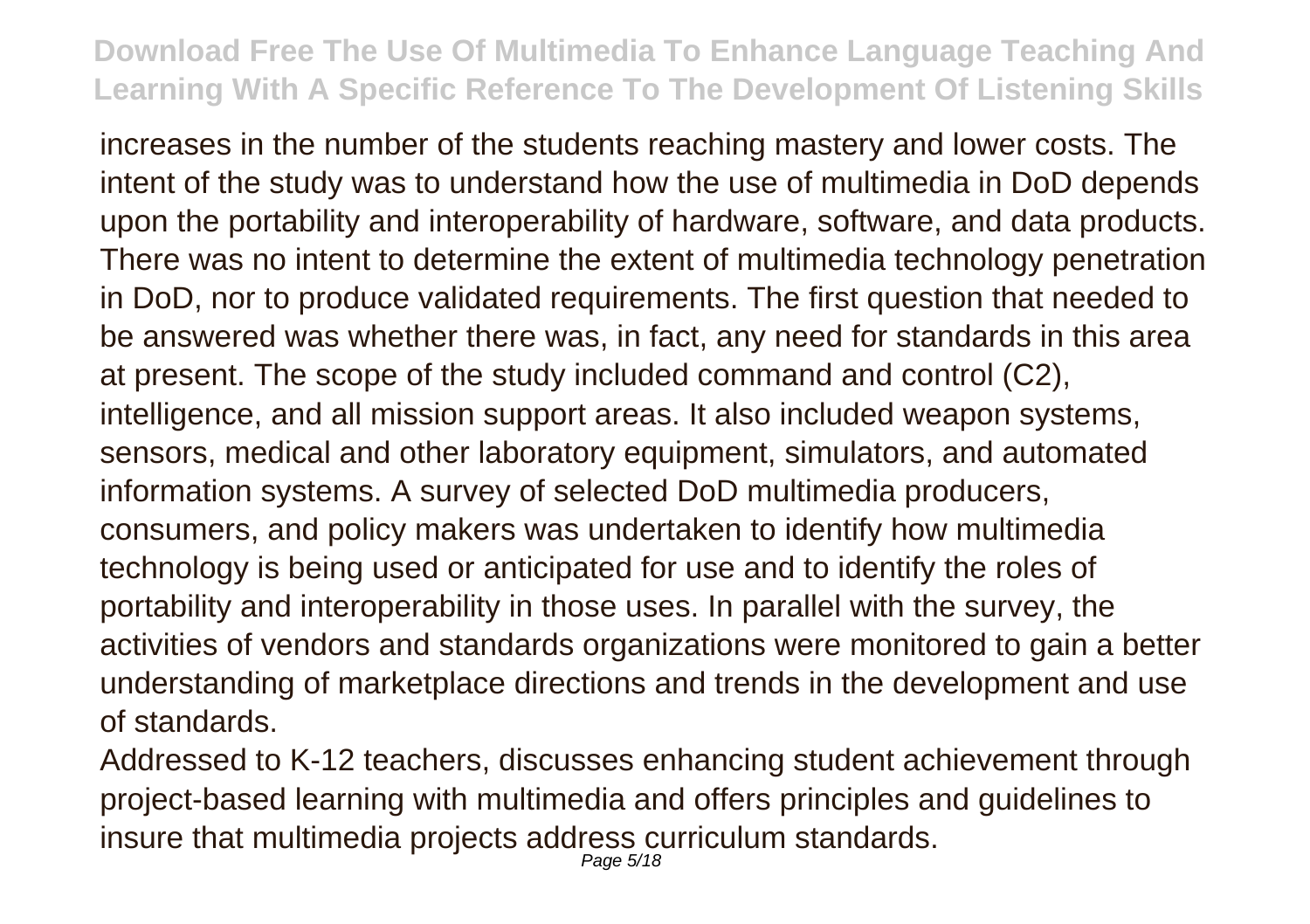This book offers a primary focus on the meaning and importance of multimedia learning theory and is application in educator preparation.

This title was first published in 2001. Offering a fascinating new perspective on the processes of technical and social change, this book complements contemporary innovation studies by adopting an integrative perspective on social learning as characterized by the introduction of educational multimedia. The contributors provide insights into policy making in the fields of education and multimedia, educational practices related to the use of multimedia and wider processes of technical change. Accessible in style, the book will appeal to researchers and policy makers alike and will be of particular relevance to those interested in education, media, science and technology.

This book is an introduction to the issues and practicalities of using multimedia in classrooms both primary and secondary, and across a range of subject areas. The book draws on material from a range of case studies and focuses on areas of concern for teachers and researchers. Using IT effectively continues to be a problem for many teachers, and there is still a long way to go toward organising this properly. The book takes a thorough look at IT in the school, discussing and examining issues such as: \* IT and the National Curriculum \* foreign language teaching \* differing curricular needs \* opportunities and constraints of groupwork \* talking books and primary reading \* ways in which multimedia supports readers. The book also looks at some of the more philosophical issues such as the implications of home-computers and the limits of independent learning, and the notion of "edutainment" - the relationship of motivation and enjoyment to learning. Finally, the book makes comparisons across the curriculum and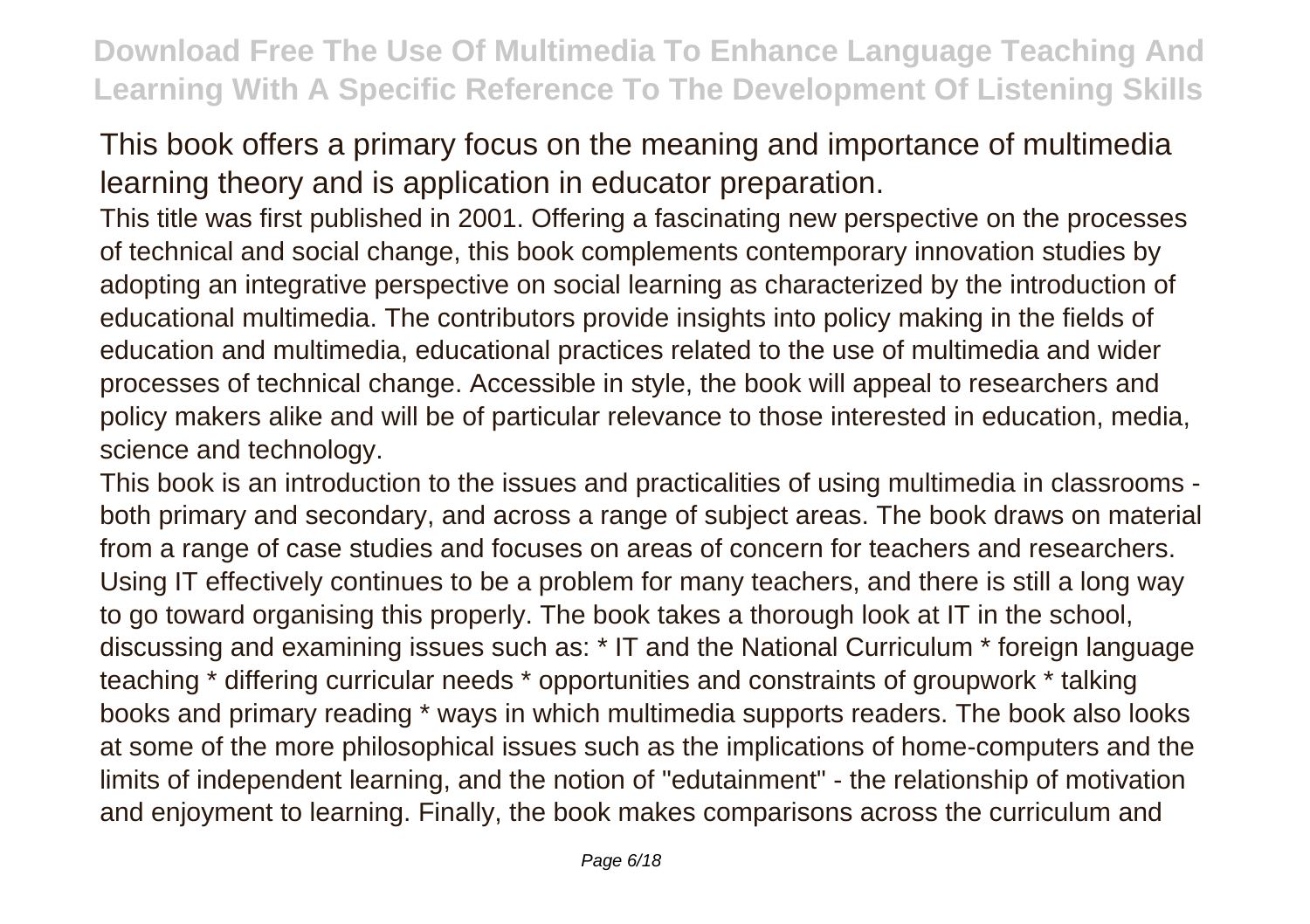between primary and secondary sectors and raises questions about the future of IT in schools, arguing that teachers should make a significant contribution to decisions about future development.

Made up of eight volumes, the Encyclopedia of Language and Education is the first attempt at providing an overview of the subject.

"Mobile Multimedia in Action" displays a revealing picture of how people communicate using camera phones and other mobile multimedia devices. With such devices spreading faster than practically any other new technology, questions about how these devices are being used (and abused) to capture and distribute embarrassing or raunchy images and content, and what should be done about it, are surfacing. This volume presents the first detailed study of the use of these devices. Using a variant of social science research known as ethnomethodology, Koskinen explores the kinds of images people take with camera phones and how they use sound to enhance these images. The book asks two main questions. First, what kinds of methods of expression, such as visuals or sound, do people use when they design multimedia messages? Second, how do people interact with and respond to each other through mobile multimedia devices? Koskinen has a broader objective centering on the impact of these devices on human relationships and society at large. He asks, What do people do with these devices? Is mobile telephony moving toward a more practical direction, or will it simply become a visual chatty channel fit for gossip but not for real news or other practical purposes? What kind of social activities and organizations does it best serve - peer-to-peer networks or institutional ones? Koskinen examines these questions from three unique perspectives: the design elements of mobile multimedia, which considers methods of expression people use in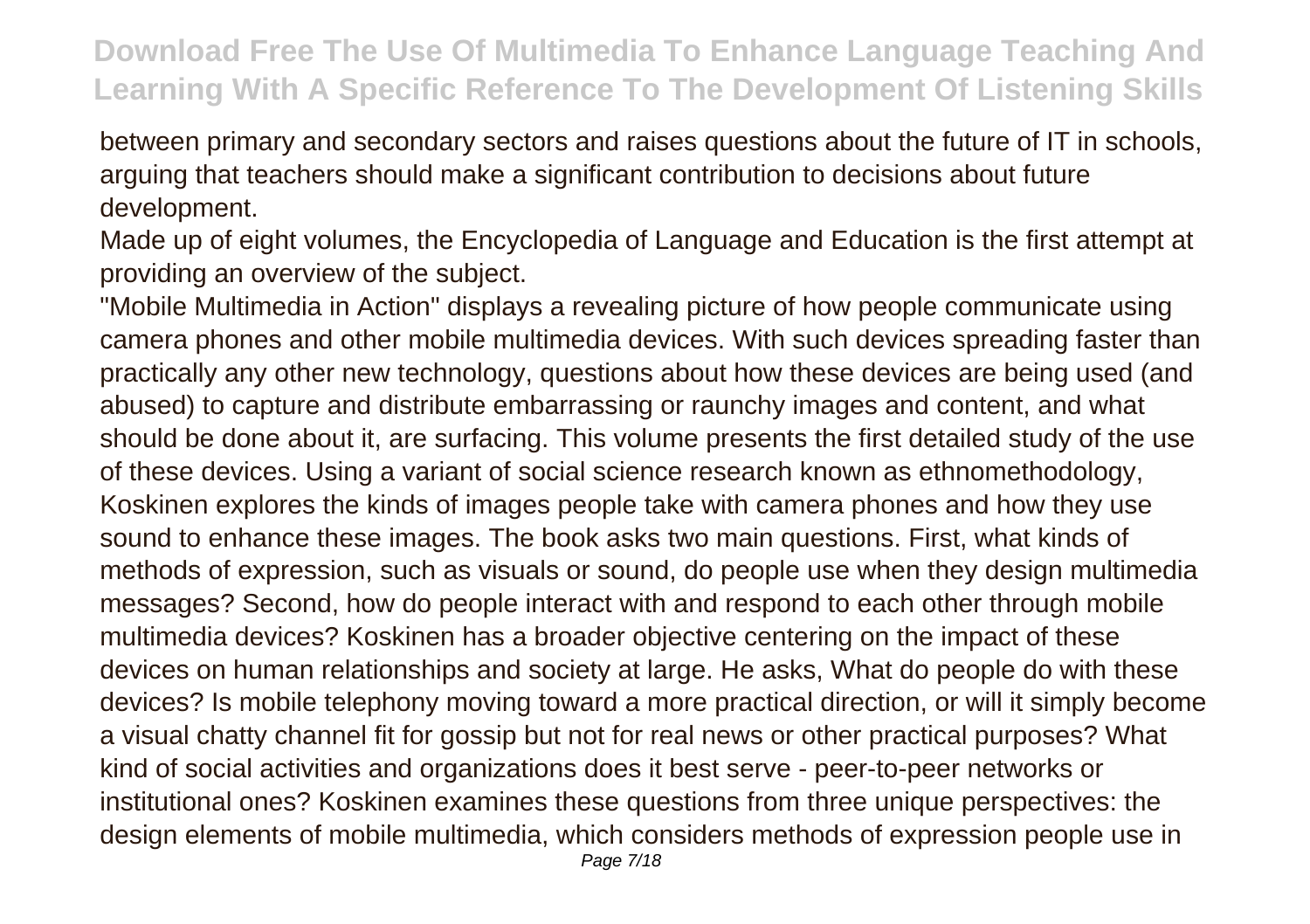designing multimedia messages; mobile multimedia as interaction, which looks into how people interact with each other using this technology and makes a case for studying multimedia as a naturally occurring activity; and mobile multimedia in society, which searches for answers as to the societal consequences of mobile multimedia usage. A groundbreaking work, "Mobile Multimedia in Action" will be a fascinating read for both multimedia device professionals and everyday users alike. Providing a glimpse into the future, Koskinen asks where mobile multimedia technology is taking mankind and society.

"This book identifies the role and function of multimedia in learning through a collection of research studies focusing on cognitive functionality"--Provided by publisher.

Describes the production of interactive multimedia teaching software on the topic of the pituitary gland.

Representing the state of the art in multimedia applications and their promise for enhancing early literacy development, this volume broadens the field of reading research by looking beyond print-only experiences to young readers' encounters with multimedia stories on the Internet and DVD. Multimedia storybooks include, in addition to static pictures and written text, features such as oral text, animations, sounds, zooms, and scaffolds designed to help convey meaning. These features are changing how young children read text, and also provide technology-based scaffolds for helping struggling readers. Multimedia and Literacy Development reports experimental research and practices with multimedia stories indicating that new dimensions of media contribute to young children's ability to understand stories and to read texts independently. This is the first synthesis of evidence-based research in this field. Four key themes are highlighted: Understanding the multimedia environment for learning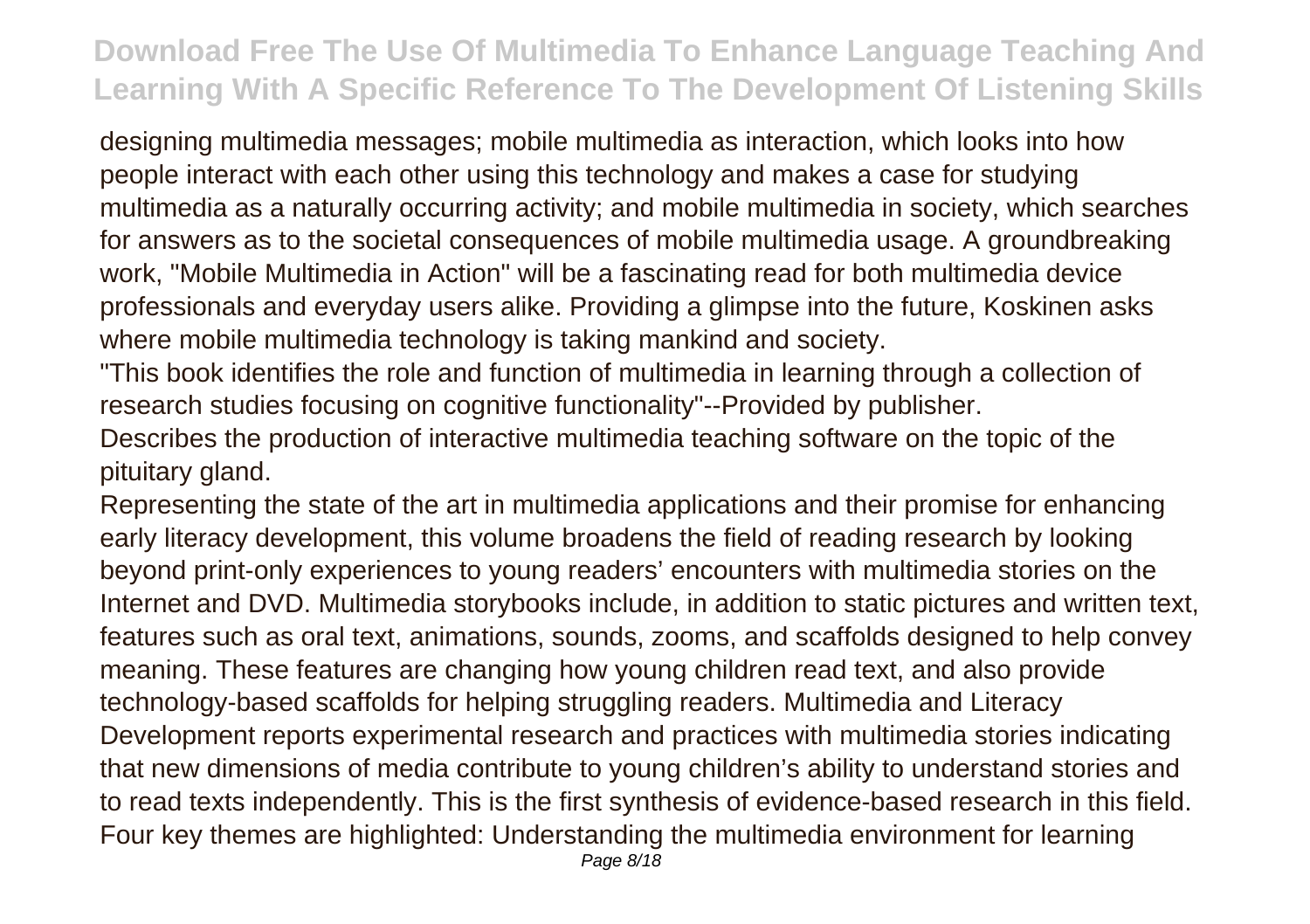Designing multimedia applications for learning New approaches to storybook reading Multimedia applications in classroom instruction. Written in jargon-free language for an international audience of students in university courses on literacy and information technology, researchers, policymakers, program developers, and media specialists, this volume is essential reading for all professionals interested in early literacy and early interventions. As an annual event, International Conference on Language, Literature, and Education in Digital Era (ICLLE) 2019 continued the agenda to bring together researcher, academics, experts and professionals in examining selected theme by language, literature and education in digital era. In 2019, this event held in 19-20 July 2019 at Padang, Indonesia. The conference from any kind of stakeholders related with Language and literature especially in education. Each contributed paper was refereed before being accepted for publication. The double-blind peer reviewed was used in the paper selection.

This text emerges out of the need to share information and knowledge on the research and practices of using multimedia in various educational settings. It discusses issues relating to planning, designing and development of interactive multimedia, offering research data.

The purposes of this study were (a) to describe the use of multimedia within a participating population of teachers, and (b) to identify factors that motivate teachers to use multimedia for instructional purposes. Teachers from the Oneida Special School District located in Oneida, Tennessee, were invited to participate in this study. This study was conducted in two phases. Phase I used a questionnaire to collect data on the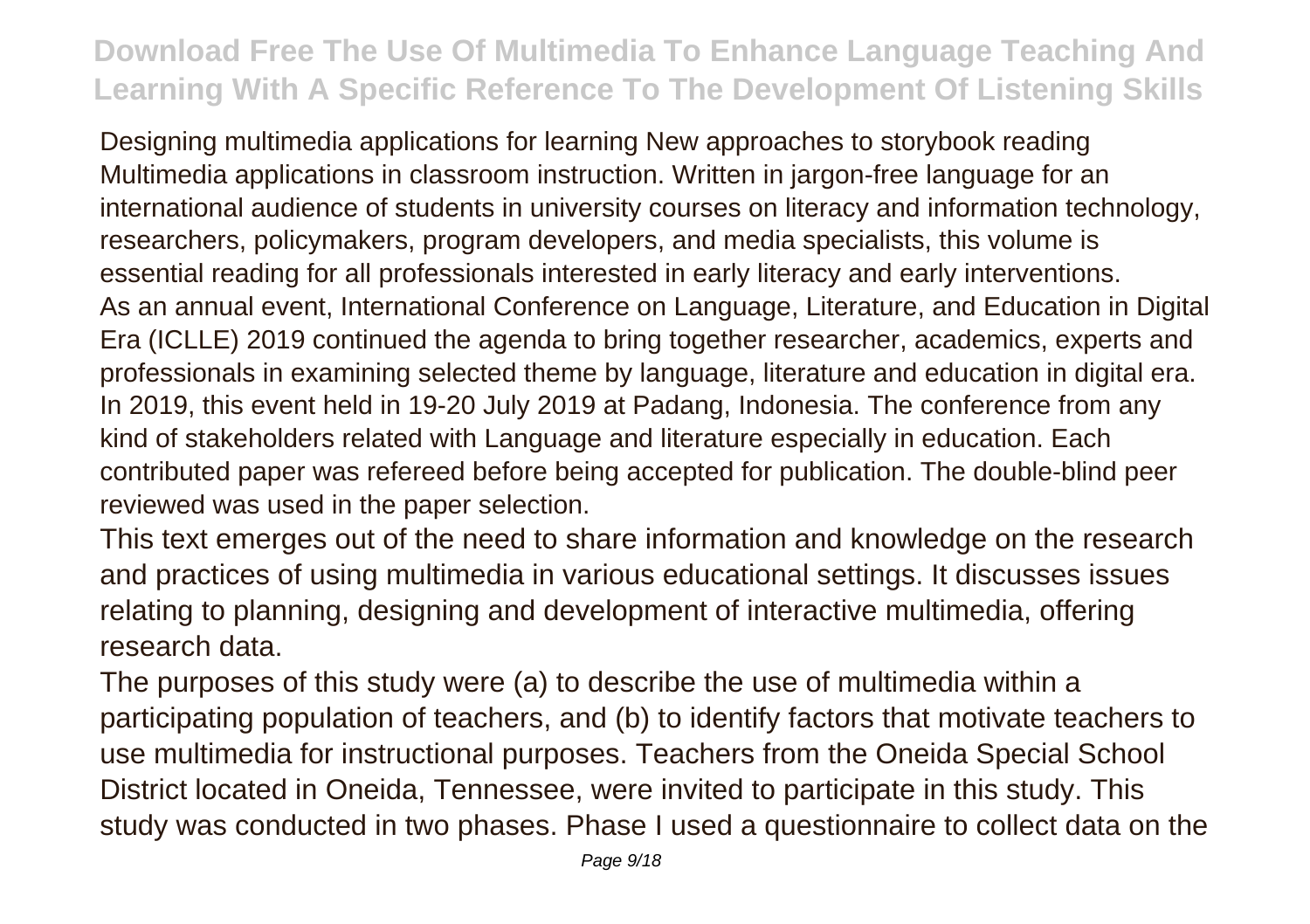use and development of multimedia. Forty-six teachers participated in this portion of the study. Phase II used an interview process to identify the factors that motivated teachers to use multimedia in the classroom. Five respondents from among the 21 respondents reporting the highest usage of multimedia resources were interviewed. Some of the findings of the Phase I questionnaire indicated that 64% of the respondents reported using some type of edutainment software, while 47% of the respondents reported using the Internet. Respondents also reported using commercially produced multimedia resources or resources created by groups or other individuals far more then selfcreated multimedia resources. An analysis of the Phase II interview transcripts indicated that teachers were motivated to use and develop multimedia when they believed it was a potentially powerful tool, when they perceived it as relevant to the educational setting, and when they valued the use of multimedia resources. Beliefs, relevance, relatedness, and personal value were identified as important factors that motivated these teachers to integrate technology and multimedia within the educational setting.

This comprehensive book draws together experts to explore how knowledge technologies can be exploited to create new multimedia applications, and how multimedia technologies can provide new contexts for the use of knowledge technologies. Thorough coverage of all relevant topics is given. The step-by-step approach guides the reader from fundamental enabling technologies of ontologies,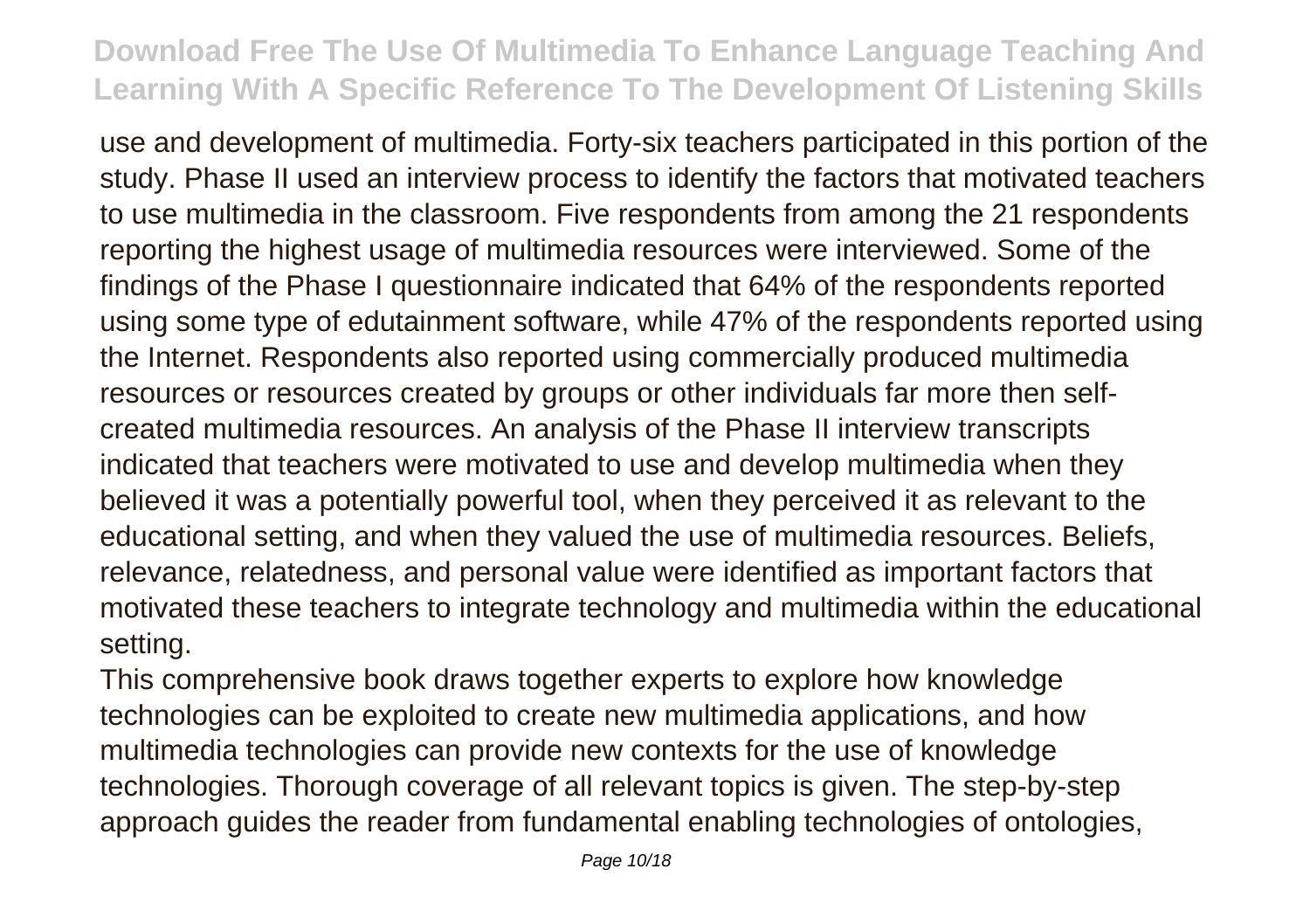analysis and reasoning, through to applications which have hitherto had less attention. Multimedia represents information in novel and varied formats. One of the most prevalent examples of continuous media is video. Extracting underlying data from these videos can be an arduous task. From video indexing, surveillance, and mining, complex computational applications are required to process this data. Intelligent Analysis of Multimedia Information is a pivotal reference source for the latest scholarly research on the implementation of innovative techniques to a broad spectrum of multimedia applications by presenting emerging methods in continuous media processing and manipulation. This book offers a fresh perspective for students and researchers of information technology, media professionals, and programmers.

This textbook presents the mathematics that is foundational to multimedia applications. Featuring a rigorous survey of selected results from algebra and analysis, the work examines tools used to create application software for multimedia signal processing and communication. Replete with exercises, sample programs in Standard C, and numerous illustrations, Mathematics for Multimedia is an ideal textbook for upper undergraduate and beginning graduate students in computer science and mathematics who seek an innovative approach to contemporary mathematics with practical applications. The work may also serve as an invaluable reference for multimedia applications developers and all those interested in the mathematics underlying multimedia design and implementation.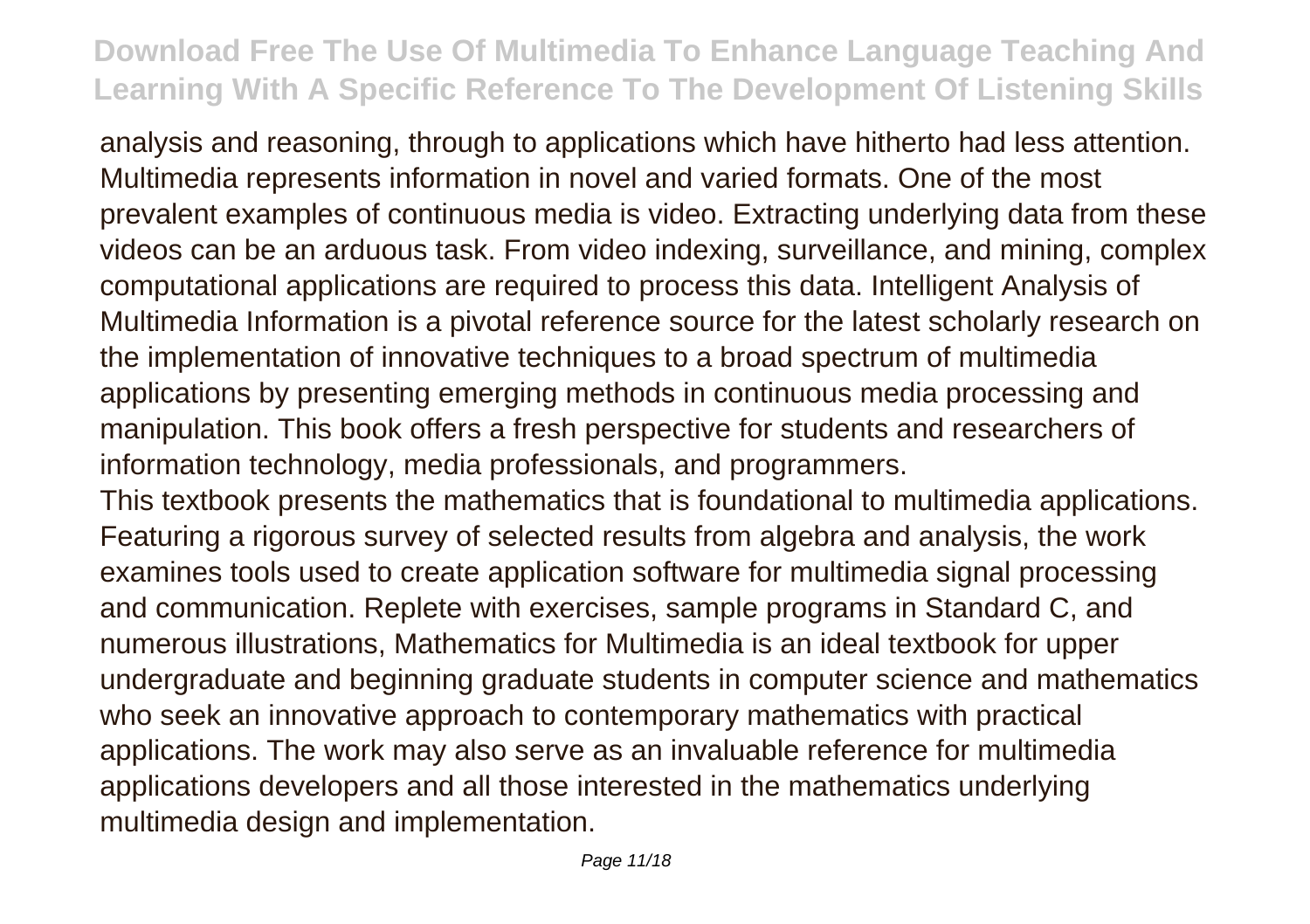Multimedia Applications discusses the basic characteristics of multimedia document handling, programming, security, human computer interfaces, and multimedia application services. The overall goal of the book is to provide a broad understanding of multimedia systems and applications in an integrated manner: a multimedia application and its user interface must be developed in an integrated fashion with underlying multimedia middleware, operating systems, networks, security, and multimedia devices. Fundamental information and properties of hypermedia document handling, multimedia security and various aspects of multimedia applications are presented, especially about document handling and their standards, programming of multimedia applications, design of multimedia information at human computer interfaces, multimedia security challenges such as encryption and watermarking, multimedia in education, as well as multimedia applications to assist preparation, processing and application of multimedia content.

Reviews many examples of multimedia item types for testing. This book outlines how games can be used to test physics concepts and discusses designing chemistry item types with interactive graphics. It also studies how to test different cognitive skills, such as music, using multimedia interfaces and also evaluate the effectiveness of our model. How can we create interactive multimedia video applications in Flash format? The book clearly presents the steps that need to be followed by a user who knows (at least) the basic skills in the handling of a personal computer to design and to develop an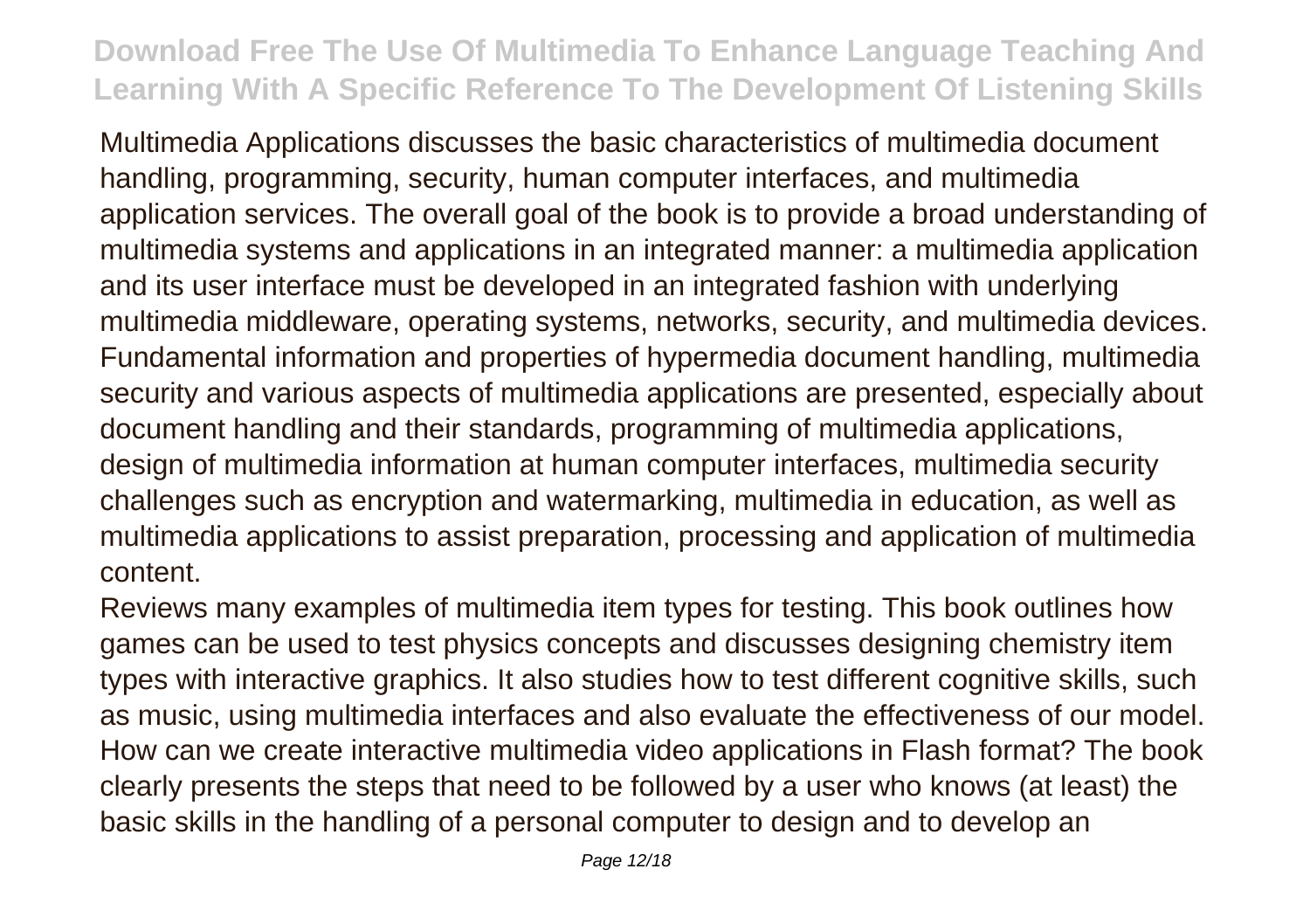interactive multimedia application. It constitutes a practical guide (step by step handbook), that helps create video software in Flash format that incorporates multimedia elements and works on Windows & Mac as a desktop application or a web app. Who this book is intended for This book is intended for the following persons:\* Learners or students, as individuals or groups, who want to create multimedia applications for presentations of their projects,\* Teachers, instructors or trainers who implement the Project Method using Power Point and/or Camtasia Studio, \* Individuals or groups who generally prepare digital eLearning material and Screen Recordings of Excel (or SPSS) operations,\* Persons involved in instructional design and interactive multimedia learning environments,\* Designers and/or researchers of problem-based learning environments (PBLEs) and instructors who implement PBLEs,\* Persons who are interested in software design as a hobby and persons who are fascinated by the process of application development.

This Handbook reviews a wealth of research in cognitive and educational psychology that investigates how to enhance learning and instruction to aid students struggling to learn and to advise teachers on how best to support student learning. The Handbook includes features that inform readers about how to improve instruction and student achievement based on scientific evidence across different domains, including science, mathematics, reading and writing. Each chapter supplies a description of the learning goal, a balanced presentation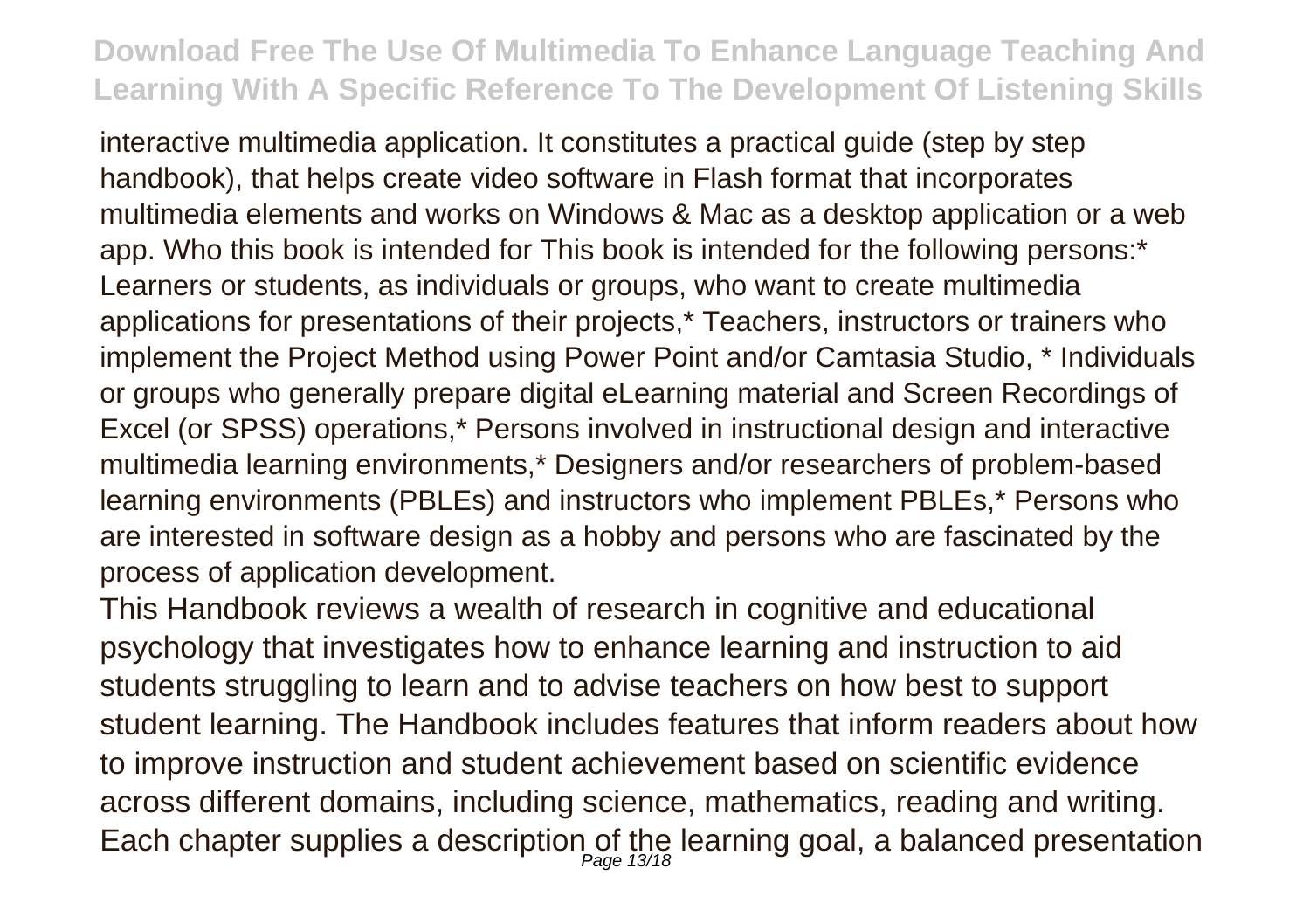of the current evidence about the efficacy of various approaches to obtaining that learning goal, and a discussion of important future directions for research in this area. It is the ideal resource for researchers continuing their study of this field or for those only now beginning to explore how to improve student achievement. This book introduces the concept of multimedia in education, and how multimedia technology could be implemented to impart digital education to university students. The book emphasizes the versatile use of technology enabled education through the research papers from distinguished academicians and researchers who are specifically working in this area. It benefits all those researchers who are enthusiastic about learning online and also for those academicians who are interested to work on various aspects of learning and teaching through technology.?

Although verbal learning offers a powerful tool, Mayer explores ways of going beyond the purely verbal. Recent advances in graphics technology and information technology have prompted new efforts to understand the potential of multimedia learning as a means of promoting human understanding. In this second edition, Mayer includes double the number of experimental comparisons, 6 new principles - signalling, segmenting, pertaining, personalization, voice and image principles. The 12 principles of multimedia instructional design have been Page 14/18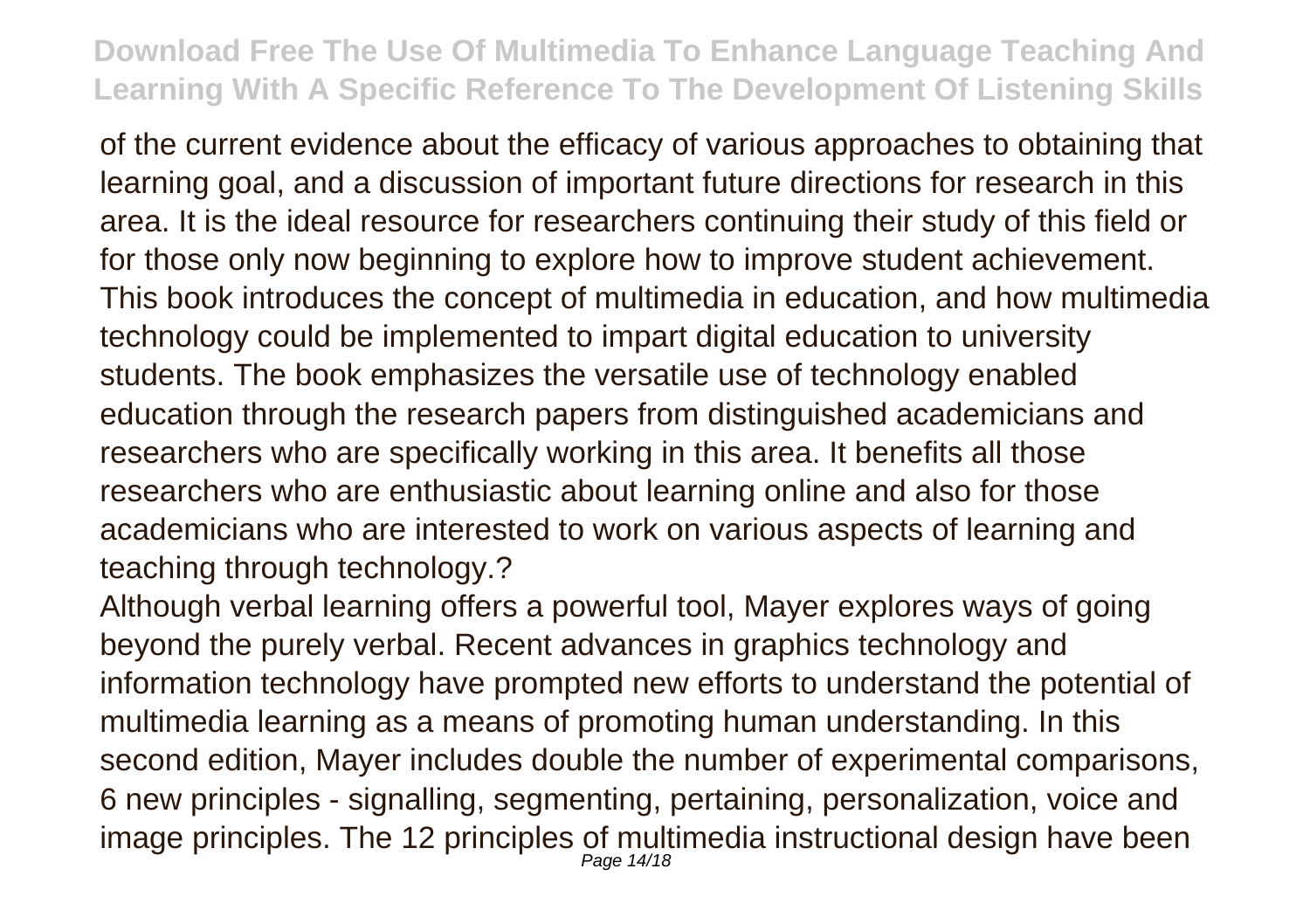reorganized into three sections - reducing extraneous processing, managing essential processing and fostering generative processing. Finally an indication of the maturity of the field is that the second edition highlights boundary conditions for each principle research-based constraints on when a principle is likely or not likely to apply. The boundary conditions are interpreted in terms of the cognitive theory of multimedia learning, and help to enrich theories of multimedia learning. New core text for Managing Information modules examining the issue of information management from both a business and an IT perspective. Grounded in the theory, it takes a practical, problem-solving approach that provides students with tools and insights to understand how to formulate and implement information management strategies.

Increasing Student Learning Through Multimedia ProjectsASCD Multimedia Projects in the Classroom will help teachers understand the multimedia development process so that they can incorporate student-produced multimedia projects into their curriculum.

Explores best practices in assisting students in understanding engineering concepts through interactive and virtual environments.

Professionals who use multimedia documents as a tool to communicate concepts will find this a hugely illuminating text. It provides a comprehensive and up to Page 15/18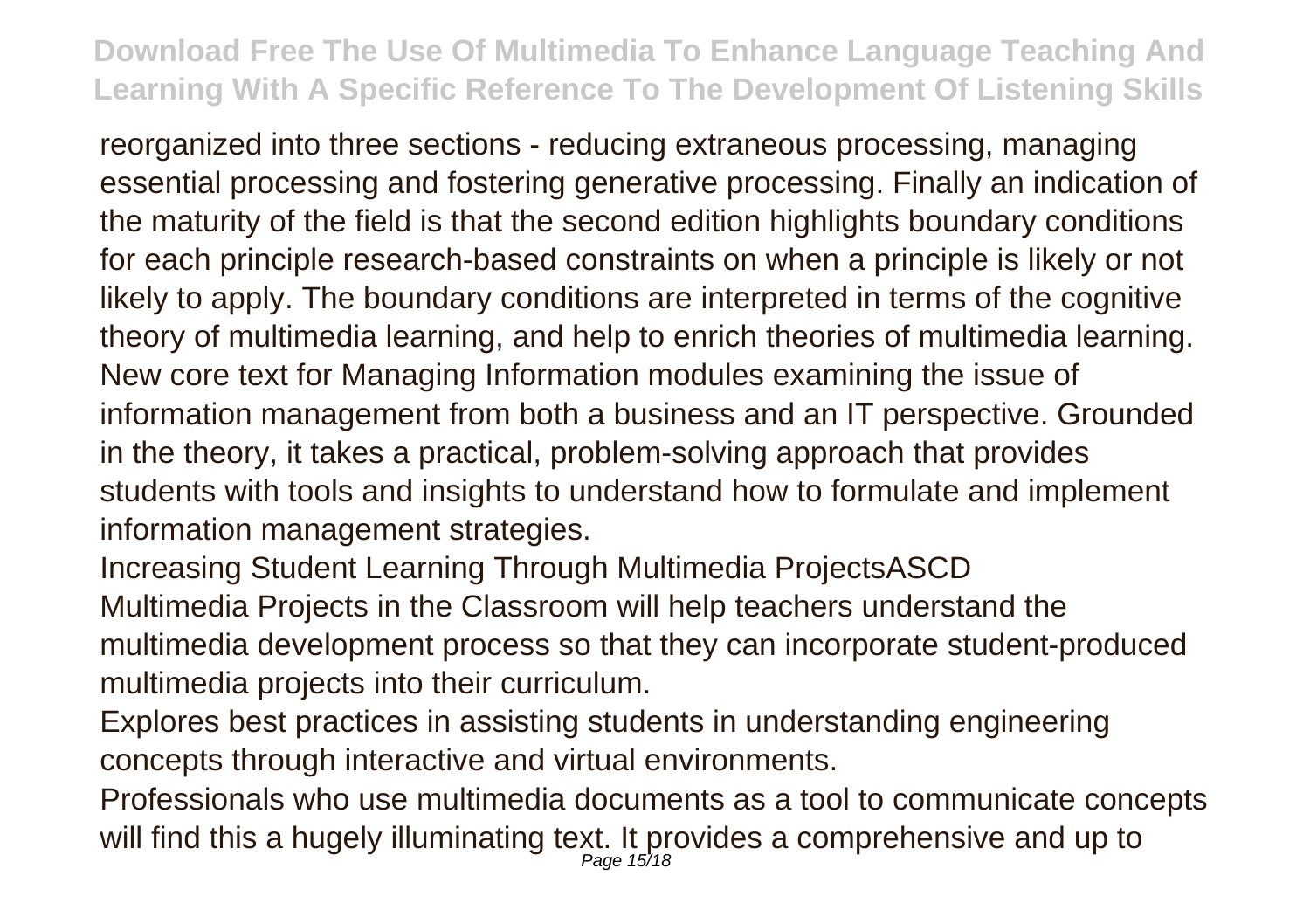date account of relevant research issues, methodologies and results in the area of multimedia comprehension. More specifically, the book draws connections between cognitive research, instructional strategies and design methodologies. It includes theoretical reviews, discussions of research techniques, ad original experimental contributions. The book highlights essential aspects of current theories, and trends for future research on the use of multimedia documents. Since its inception, eye-tracking technology has evolved into a critical device in psychological and sociological settings. By tracking eye movement, one can conduct lie detection, learn about neuropsychology, and measure reading response. Recently, these technologies have been implemented in Educational and School Psychology as a way to assess how students interact with content. Eye-Tracking Technology Applications in Educational Research enriches the current pool of educational research with cutting-edge applications of eye tracking in education. Seeking to advance this emergent, interdisciplinary field, this publication collects a diverse group of researchers exploring all aspects of this technology as an essential reference for educators, researchers, administrators, and advanced graduate students. The Multimedia Writing Toolkit demonstrates how, by drawing on students' interest in and familiarity with technology, you can integrate multimedia to maximize the potential of writing instruction. In eight concise chapters, author Sean Ruday identifies and describes simple, common forms of multimedia that upper-elementary and middle school students can use to improve their argument, informational, and narrative writing and critical thinking. You'll learn how to: Incorporate multimedia into argument, informational, and narrative writing through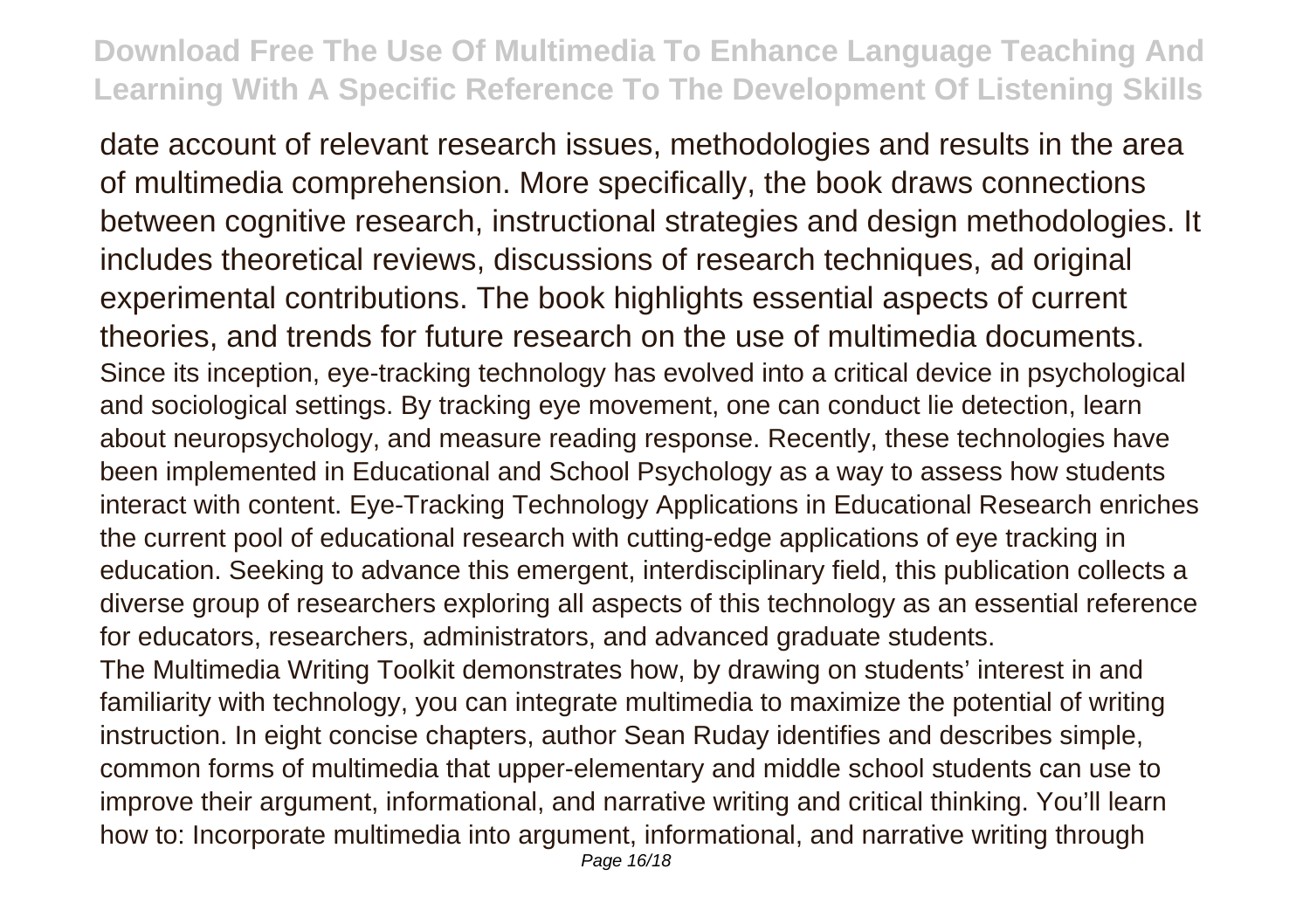students' use of video topic trailers, online discussion boards, webpages, and more. Evaluate students on effective use of multimedia through easy-to-follow rubrics and explicitly articulated learning goals. Understand more fully the key forms of multimedia through user-friendly overviews and explanations; you don't need to be a "techie" teacher to use these strategies! Overcome possible obstacles to the integration of multimedia in the classroom by learning from the author's concrete, first-hand examples and instructional recommendations. This book is complete with resources designed to provide you with extra support, including reproducible classroom-appropriate charts and forms, links to key web-based content discussed in the book, and a guide for teachers and administrators interested in using the book for group-based professional development. With The Multimedia Writing Toolkit, you'll have a clear game plan for encouraging your students to become more engaged, technologically savvy learners. Bonus: Blank templates of the handouts are available as printable eResources on our website (www.routledge.com/9781138200111).

This second edition provides easy access to important concepts, issues and technology trends in the field of multimedia technologies, systems, techniques, and applications. Over 1,100 heavily-illustrated pages — including 80 new entries — present concise overviews of all aspects of software, systems, web tools and hardware that enable video, audio and developing media to be shared and delivered electronically.

The use of multimedia strikes at the very heart of traditional teaching and learning methods, and is changing the way educators think about the whole process of teaching and learning. Multimedia and Megachange spurs ideas for the use of interactive technology to revolutionize teaching and learning. It describes and analyzes issues and trends that are currently setting a